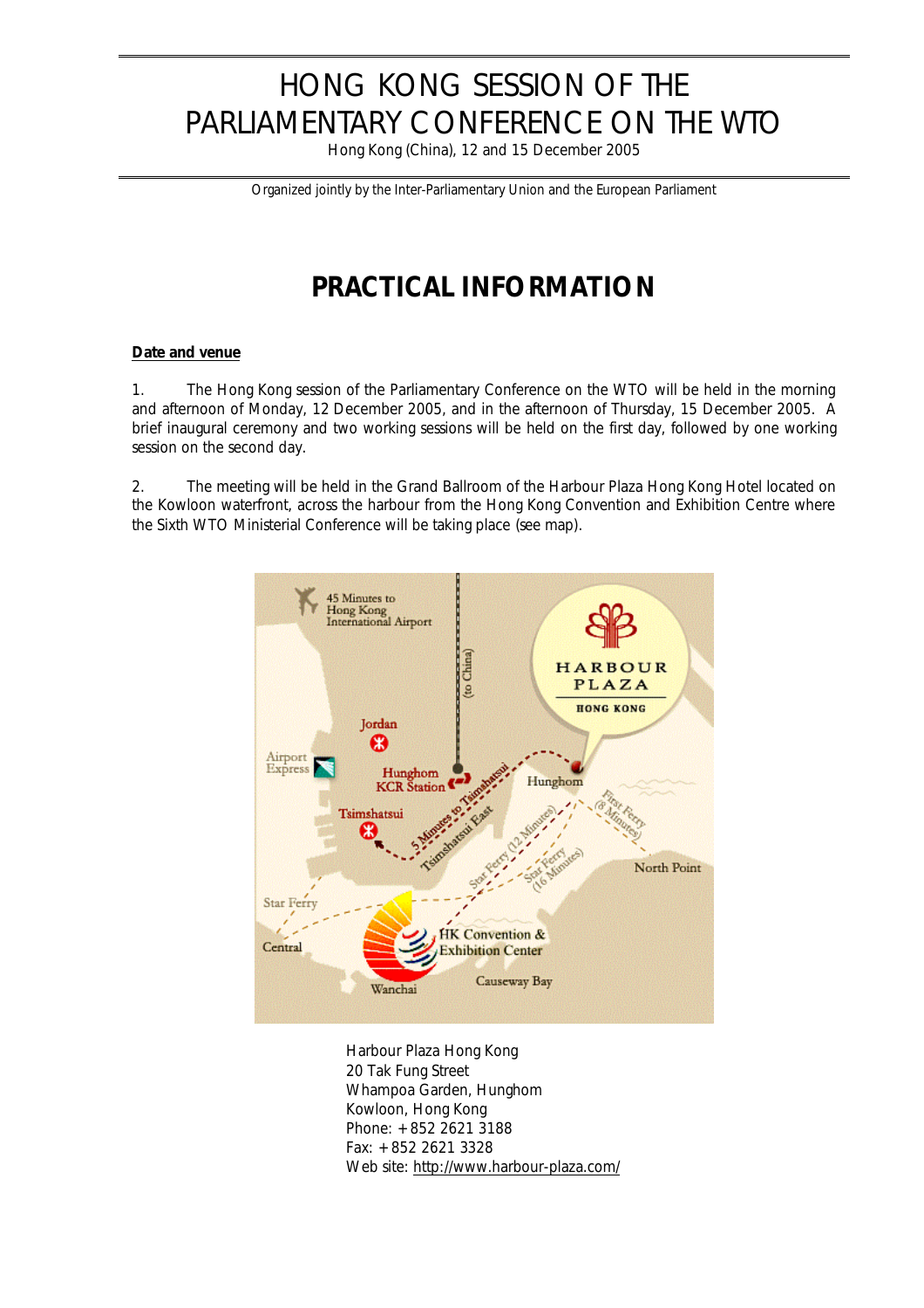#### **Participation and registration**

3. Participation in the Hong Kong session of the Parliamentary Conference on the WTO will be guided by the general principles set out in Article 2 of the Rules of Procedure of the Parliamentary Conference on the WTO, adopted at its Brussels session, in November 2004.

4. All delegates to the Hong Kong session of the Parliamentary Conference on the WTO should complete the enclosed registration form (also available on the IPU web site at http://www.ipu.org/splze/HK05/registration.pdf) and return it by **15 November at the latest** to the following address:

> Inter-Parliamentary Union 5, Chemin du Pommier Case postale 330 CH-1218 Le Grand-Saconnex /Geneva Switzerland Fax: +41 22 919 4160 e-mail: postbox@mail.ipu.org

Any modifications concerning the composition of the delegation should likewise be communicated to the above address.

5. Security arrangements in Hong Kong will be very tight at the time of the WTO Ministerial Conference. Only persons duly accredited and wearing official WTO Conference badges with photos will have access to the area around the Hong Kong Convention and Exhibition Centre. Access to the Harbour Plaza Hong Kong Hotel will be subject to less restrictions, but will be also controlled.

6. It is recommended, if at all possible, that delegates to the parliamentary session should also be included in their countries' official national delegations to the WTO Ministerial Conference, as this will facilitate many organizational and security-related matters. For example, those delegates who are members of their countries' official national delegations to the WTO Ministerial Conference will have full access to both the Convention Centre and the premises of the parliamentary session.

7. On the other hand, delegates to the parliamentary session who will travel to Hong Kong outside the framework of their countries' official national delegations to the WTO Ministerial Conference will have to obtain a special "Parliamentary Session" badge. To obtain such a badge, they must:

- (a) Register with the IPU Secretariat by 15 November 2005 at the latest, using the enclosed registration form. Failure to provide the form in advance will make the registration impossible.
- (b) Upon arrival in Hong Kong, personally present themselves to the parliamentary registration desk at the Ministerial Conference Registration Centre situated in the Hong Kong Central Library, at the following address:

Hong Kong Central Library 66 Causeway Road Causeway Bay, Hong Kong

- (c) Present a valid passport and be photographed on the spot. Passports will be checked against the list of names submitted by the IPU.
- (d) In case of loss of the badge, delegates should immediately notify the registration desk and ask for a replacement in writing.

#### **List of delegates**

8. A provisional list of delegates will be distributed at the beginning of the parliamentary session. This list will be issued on the basis of confirmations received by the IPU up to 15 November 2005. For technical reasons, it will not be possible to produce a revised list on the spot, but one will be issued after the end of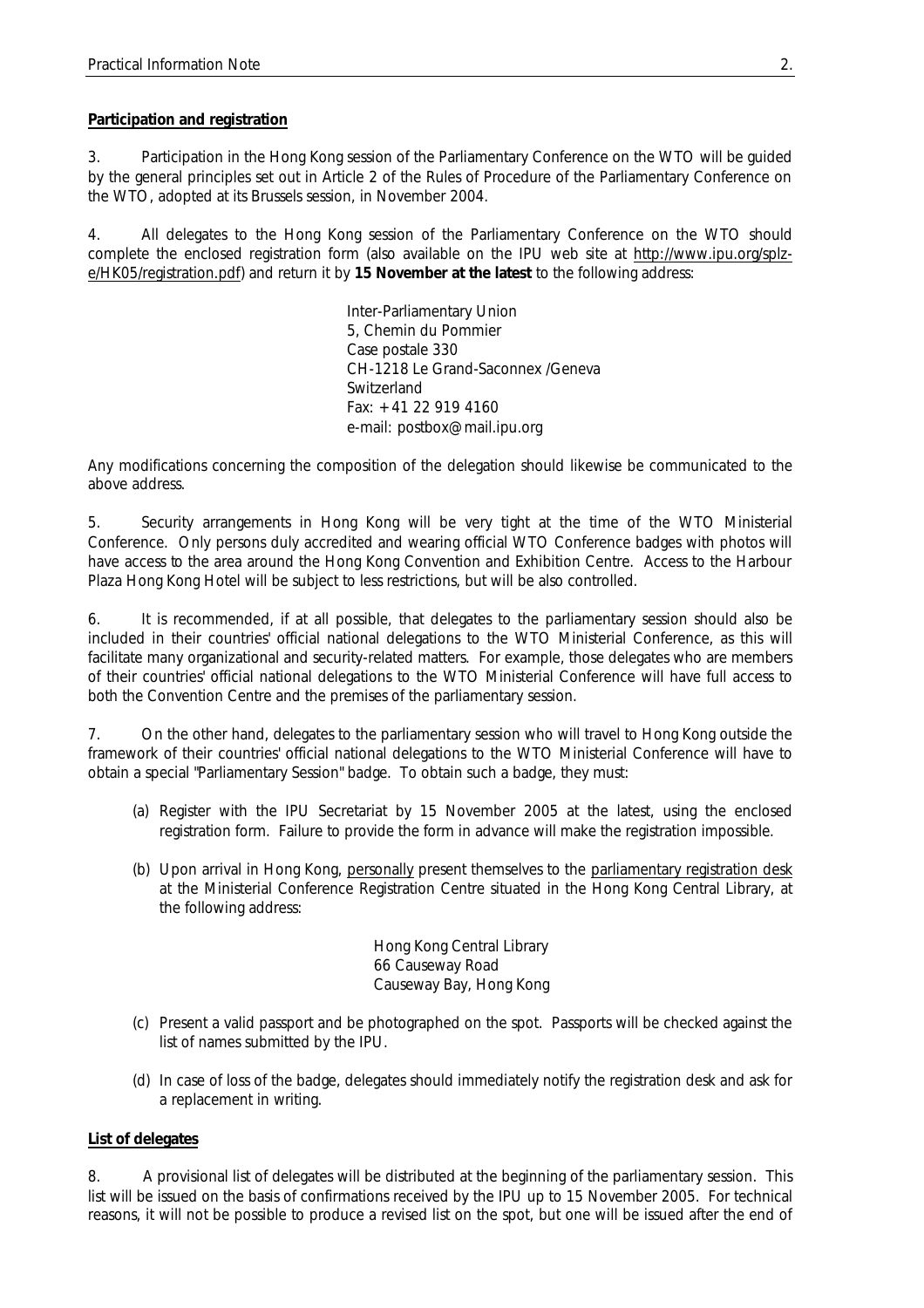the session and placed on the IPU web site at http://www.ipu.org/splz-e/hk05.htm. Delegates are kindly requested to report any changes in the provisional list to the Secretariat of the session by no later than 5 p.m. on Thursday, 15 December.

#### **Working modalities**

9. Procedural arrangements for the session will be in conformity with the Rules of Procedure of the Parliamentary Conference on the WTO, adopted at its Brussels session in November 2004.

10. The draft agenda and work programme of the Hong Kong session of the Parliamentary Conference on the WTO will be established by the Conference Steering Committee when it meets in Geneva on 22 and 23 September 2005. They will be circulated soon thereafter, together with the official invitation letter.

11. All substantive themes will be discussed one after the other, in plenary. The debate on each theme will be launched by rapporteurs who will have some eight minutes each to present their discussion papers. Delegates can participate in the debate either by making brief statements or by asking questions. The debate will be interactive; no formal statements will be delivered. In view of the largely informal nature of the debate, no list of speakers will be drawn up in advance. The order of interventions and questions will be decided by the Chair.

12. The draft outcome document of the session will be prepared by the Steering Committee and communicated to the participants sufficiently in advance of the session, in accordance with Art. 7.1 of the Rules. Specific arrangements concerning the submission of amendments to the draft (Article 7.2 of the Rules) will be announced on the spot.

#### **Languages**

13. Simultaneous interpretation will be provided in English, French and Spanish. Official written documentation of the session will be available in English and French only.

#### **Documents**

14. The only official documents of the session will be its programme, agenda, the list of delegates, discussion papers prepared by the rapporteurs, the draft outcome document elaborated by the Steering Committee, and the information notes prepared by the Secretariat.

15. Should delegates wish to distribute their own documents or other material pertaining to the theme of the session, they may use a table provided for that purpose in the immediate vicinity of the meeting room.

#### **Official reception**

16. The National People's Congress of China invites all delegates to the parliamentary session to a buffet reception, which will take place at 1 p.m. on 12 December at the Harbour Plaza Hong Kong Hotel.

#### **Visas**

17. Attention is drawn to the strict provisions in force regarding entry into Hong Kong, full details of which are available on the host Government's web site http://www.immd.gov.hk/ehtml/hkvisas\_4.htm. It is the duty of each delegate requiring an entry visa to Hong Kong to obtain it in due time.

#### **Hotel accommodation**

18. All delegates to the parliamentary session are responsible for their own hotel accommodation arrangements and expenses. The availability of hotel rooms in Hong Kong at the time of the WTO Ministerial Conference will be very limited. In fact, nearly all hotels in the vicinity of the Hong Kong Convention and Exhibition Centre have been pre-booked by the authorities of the Hong Kong Special